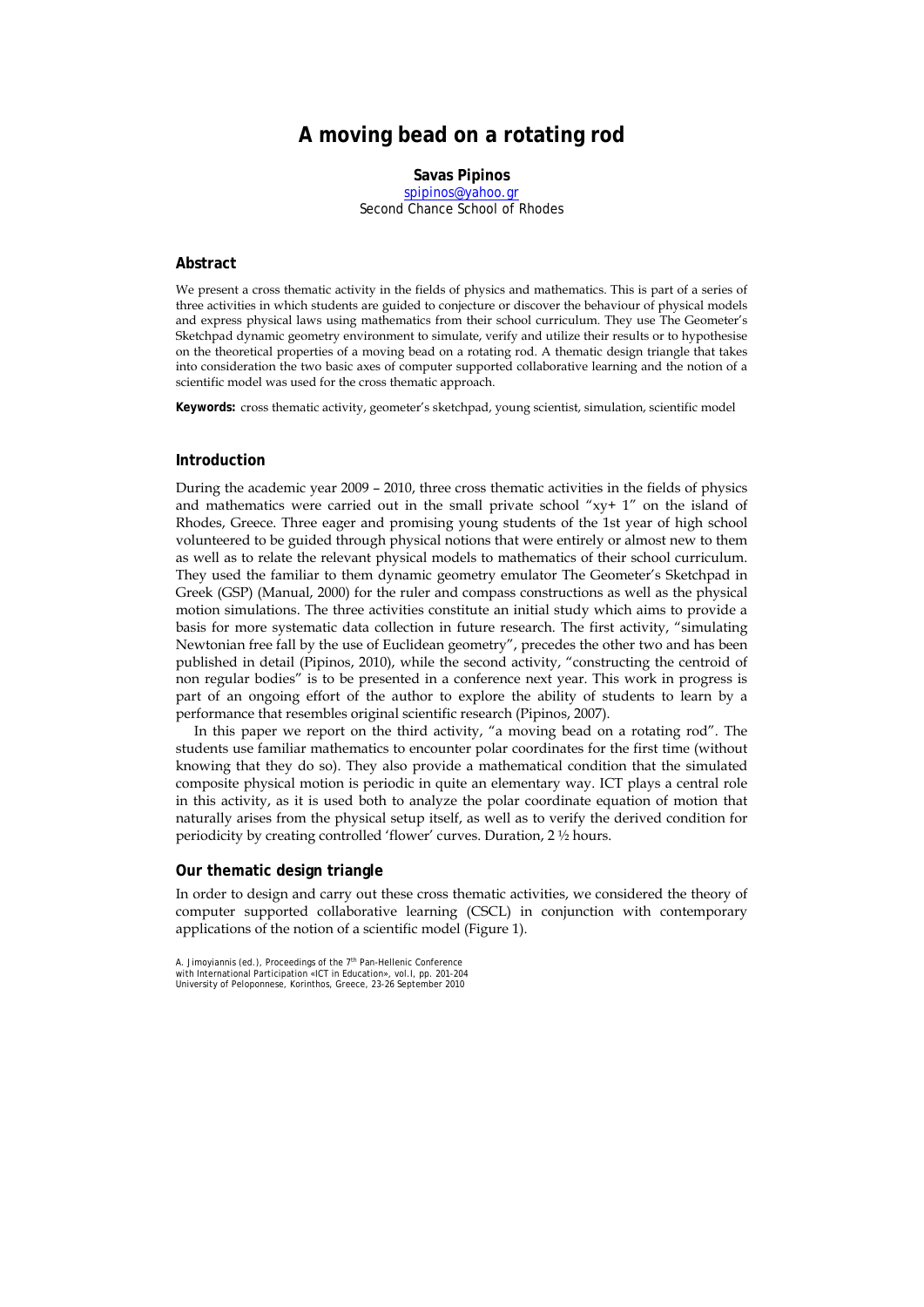

**Figure 1. The three activities are based on this thematic design triangle** 

#### *Computer supported collaborative learning*

CSCL "is focused on how collaborative learning supported by technology can enhance peer interaction and work in groups" (Lipponen, 2002). A list of main such models can be found in Karasavvidis, 2006. Hakkarainen and his colleagues at the University of Helsinki, in their pedagogical 'progressive inquiry' model, propose didactic phases that resemble actual scientific research: setting up the context, presenting research problems, creating working theories and critical evaluation (Muukkonen et al., 2004). Similar concepts can be found in the model of 'knowledge building' (Scardamalia & Bereiter, 2003). In the 'knowledge integration' model, interactive dialogue is predominant in all of its design patterns (Linn, 2006). The teacher can integrate didactic activities in the 'knowledge creation' framework of learning, in the sense that "collaborative activities are organized around shared objects rather than take place through immediate interaction between participants (Lipponen et al., 2004).

#### *Scientific models*

The didactic CSCL theories described above are very closely related to student group work around a simulation of the real world. "Models are vehicles for learning about the world. Significant parts of scientific investigation are carried out on models rather than on reality itself because by studying a model we can discover features of and ascertain facts about the system the model stands for" (Hartmann & Frigg, 2006). Hestenes analyzes the components of a mathematical model, a scientific theory and the procedural knowledge of the scientific method from a pedagogical point of view (Hestenes, 1987). He describes four types of model structure (Hestenes, 1996) among which quite relevant to our activities are the components: configuration (geometric relations among the parts) and descriptive models (they represent change by explicit functions of time). Teachers around the globe incorporate the Modelling Instruction Program in workshops (Schober, 2003).

#### *Cross thematic approach*

The Pedagogical Institute (Π.Ι.) uses a cross thematic approach to knowledge in order to "encourage the interconnection of cognitive disciplines through appropriate extensions of taught subjects" via its Cross Thematic Integrated Curriculum Frame (Alachiotis, 2003), while "the aid of a computer and the appropriate dynamic simulations can prove very useful to the student so that they can apprehend and better understand concepts and procedures" (Pedagogical Institute, 2003).

## **A moving bead on a rotating rod**

The students were instructed to construct a free point  $P$  rotating on a fixed circle  $(0, R)$  (with constant angular velocity  $\omega$ ) and the diameter from that point in order to simulate a rotating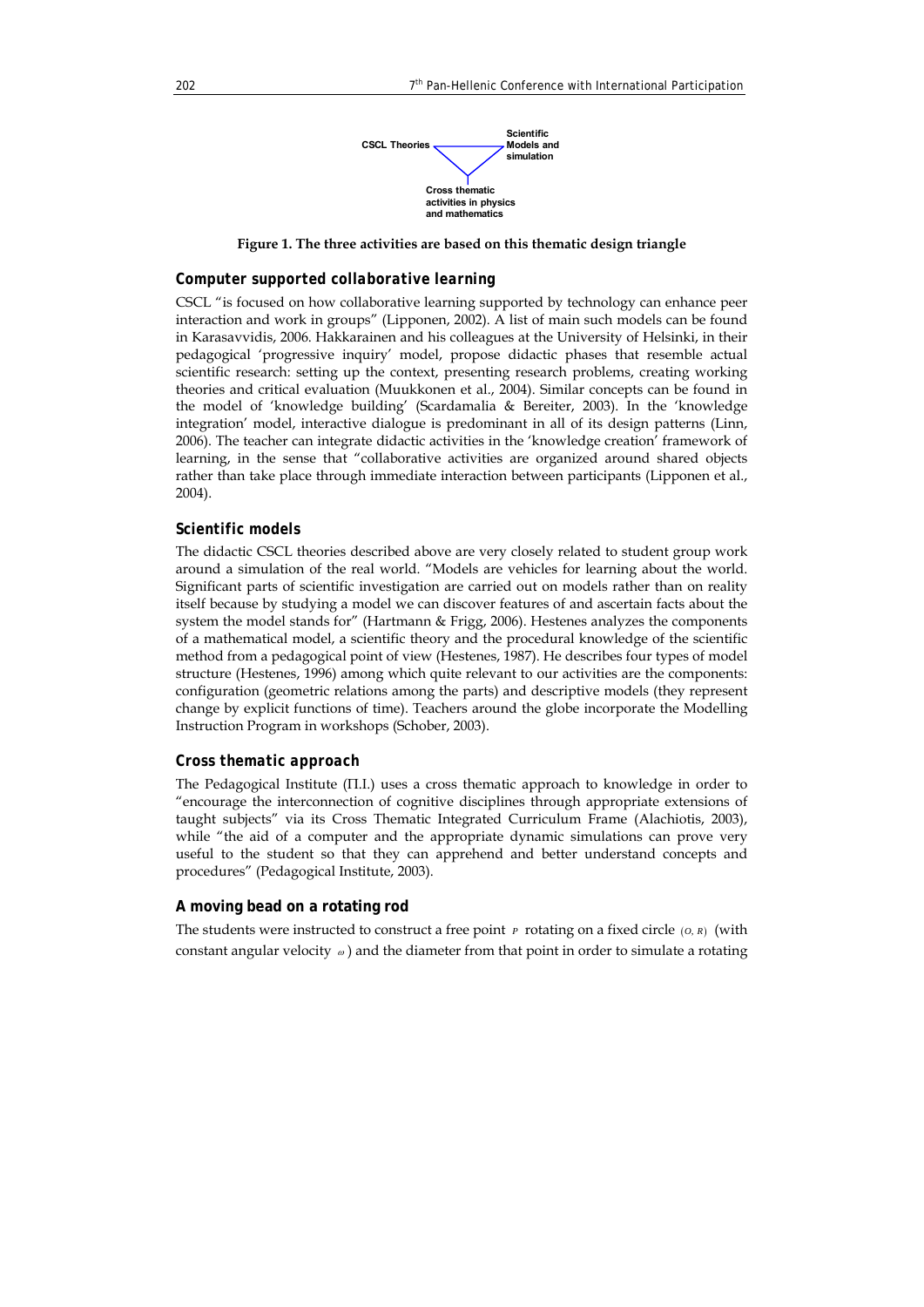rod of length *<sup>l</sup>* . Then, they created another free point *A* on the rod that was to travel back and forth along the rod at a constant velocity  $v$ . Thus, we had a model of a moving bead along a rotating rod. By using the command 'trace' on the point on the rod and by creating an 'action button/animation' for the simultaneous motion of the rod and the point on it, the students were able to directly observe the flowerlike curves that emerged for various values of the two velocities.



**Figure 2. Deducing the polar equation of the curve and (1, 3), (1, 5), (2, 3) flowers are created by using the derived periodicity condition** 

When asked to find a way to determine the equation for the points of the curve, it was no surprise that they mentioned the usual Cartesian coordinates from the school curriculum. However, with little encouragement and discussion on why it is natural here to consider distance  $r = OA$  and angle  $\theta$  at time  $t$ , they quickly deduced the parametric polar equation  $r = R - vt$ ,  $\theta = \omega t$  that naturally led to the polar  $r = R - \frac{v}{\omega} \theta$  by eliminating time *t*. We verified this equation (which holds until the moving point on the rod travels a half rod length) by the 'graph/plot new function/equation/ $r = f(\theta)$ ' tool of GSP.

Now the students were introduced to a challenge: to find a mathematical condition for our motion to be periodical in the sense that both free moving points must coincide at the original starting point at some future time. Working together, the students decided that periodicity means that "both the rod and the bead have completed a number of independent complete moves" but no mathematics had been written down yet. So we had to help them consider that the rod will have completed *n* turns and the bead *m* rod lengths at coincidence time  $t$ . We actually created a table for various values of  $n, m$ . They came up with necessary and sufficient equations  $\theta = \omega \cdot t = \pi \cdot n$  and  $\nu \cdot t = m \cdot l$ . (There are some details in that *n*, *m* must have the same parity, but let us not get into this for didactic reasons. Besides, without this detail, periodic motion will occur in another sense anyway). It is notable that they derived these equations themselves after the teacher lead them to 'consider' *n m*, . By eliminating *t* again, a condition for periodicity is found:  $\omega \cdot l/\pi \cdot v \in \mathbb{I}$  ! Moreover, if *u* is the circular velocity of point *P* then this condition becomes  $u/v = \pi/2 \cdot n/m$ , i.e. a rational multiple of  $\pi/2$ . This enabled us to simulate any desired periodic 'flower' by setting the right ratio of velocities in submenu 'properties/animate/speed/other' of our animation button for corresponding desired values of  $n, m$  (Figure 2). Interesting closed shapes and other flowers occur for other values for  $n, m$ , like  $(2, 3)$  or  $(3, 1)$ . The students extremely enjoyed the fact that scientific considerations enabled them to "combine my favourite subjects (i.e. physics and geometry) to totally control the motion, creating something beautiful, when in the beginning it was just chaotic", as one of the students notes. They also realized a connection between rational numbers and periodicity. This connection appears in mathematics at university